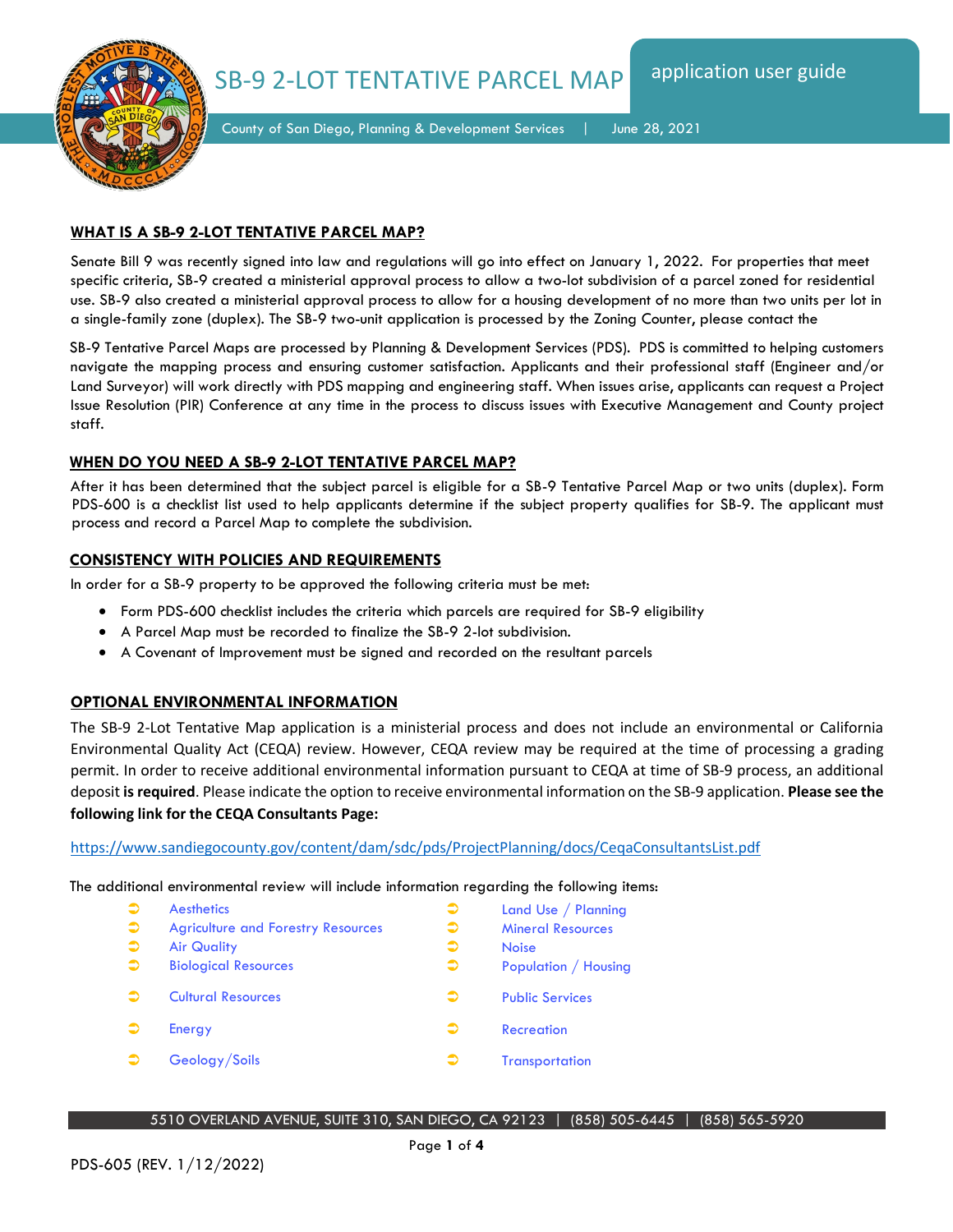

**C** Hazards and Hazardous Materials **C** Utilities / Service Systems  $\bullet$  Hydrology/Water Quality  $\bullet$ 

### **DECISION**

Once all requirements have been satisfied, the Tentative Parcel Map is approved by the Director of PDS. An applicant can request to receive additional environmental information, upon an additional deposit, that may assist in processing future permits, including grading permits. The SB-9 two-lot subdivision that includes a flat fee of \$8,504 and an option to receive additional environmental review for a deposit of \$5,594.

SB-9 properties include limitations that prohibit multiple SB-9 subdivisions. Please see the following link for the complete list of requirements and/or exemptions of SB-9:

[https://leginfo.legislature.ca.gov/faces/billCompareClient.xhtml?bill\\_id=202120220SB9&showamends=false](https://leginfo.legislature.ca.gov/faces/billCompareClient.xhtml?bill_id=202120220SB9&showamends=false)

#### **PARCEL MAP**

Once approved, the map is then delivered by County staff for signature by the San Diego County Clerk of the Board of Supervisors (Clerk) and recordation by the San Diego County Recorder's office (Recorder). No public notice of the decision is required.

#### **APPLICABLE ORDINANCES**

In addition to the subdivision ordinance, there are several other ordinances that a SB-9 2-Lot Tentative Map may need to comply with. Below is a list and link to some of the common ordinances that apply to map modifications:

- **Contact Contact Contact Contact Contact Contact Contact Contact Contact Contact Contact Contact Contact Contact Contact Contact Contact Contact Contact Contact Contact Contact Contact Contact Contact Contact Contact Conta**
- **County Fire Code Community/Subregional Plan**
- **C** Ground Water Ordinance **Subdivision Ordinance** Subdivision Ordinance
- **3** Multiple Species Conservation Plan (MSCP)

In addition to the Ordinances listed above, SB-9 2-Lot Tentative Maps must conform with adopted County design manuals and standards. The most common design manuals and standards are listed below:

- Private Road Standards **Community Public Road Standards**
- [San Diego County Mapping Manual](https://www.sandiegocounty.gov/content/dam/sdc/pds/LandDevelopement/mapprocessing.pdf) Major
- **Subdivision**<br> **[San Diego](https://www.sandiegocounty.gov/content/dam/sdc/pds/LandDevelopement/mapprocessing.pdf) County Mapping Manual Major**
- [San Diego](https://www.sandiegocounty.gov/content/dam/sdc/pds/LandDevelopement/parcelmap.pdf) [Area Regional Standard Drawings](http://www.regional-stds.com/home/book/drawings) **System Standard Drawings** [County B](https://www.sandiegocounty.gov/content/dam/sdc/dpw/ENGINEERING_SERVICES/engineerpdf/designstds.pdf)[MP Design Manual](https://www.sandiegocounty.gov/content/dam/sdc/dpw/WATERSHED_PROTECTION_PROGRAM/watershedpdf/Dev_Sup/BMPDM_Complete_Sep2020.pdf)
- 

Habitat Loss Permit

- **[County Hydraulic Design Manual](https://www.sandiegocounty.gov/content/sdc/dpw/flood/drainage.html)**
- San Diego County DPW Design Standard
-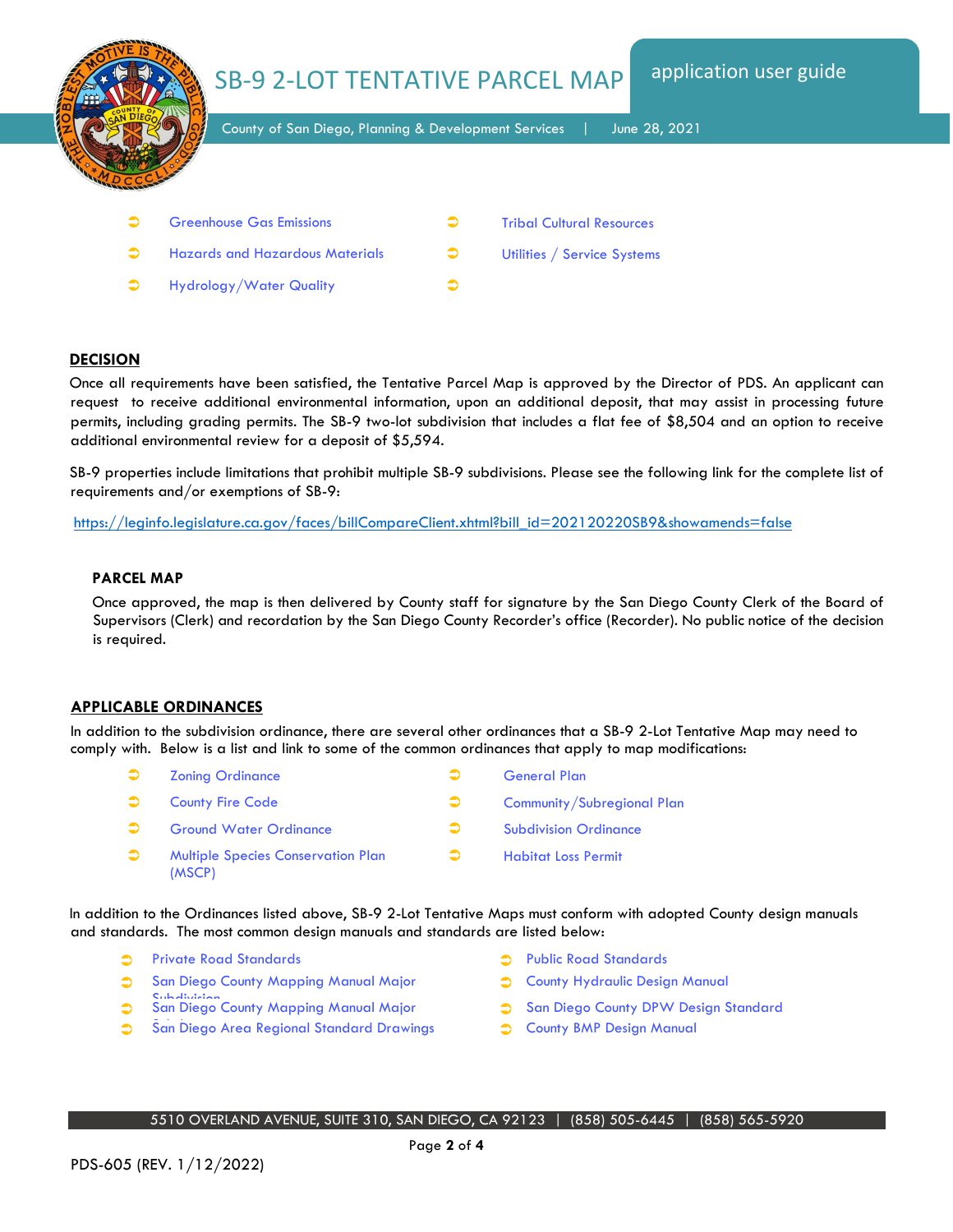



County of San Diego, Planning & Development Services | June 28, 2021

## **OTHER JURISDICTIONS & DEPARTMENTS**

During the review process, PDS will route the proposal to various departments, depending upon the proposed project and potential impacts. A determination will be made by PDS on which Departments and jurisdictions will need to review the project during the first review. Depending upon the specifics of the project, outside agency approval can also be required. Some examples of other departments and jurisdictions that may be involved in the permit process include:

Internal:

- **The Department of Public Works**
- **Department of Environmental Health and Quality**

#### External:

**C** Local Fire District